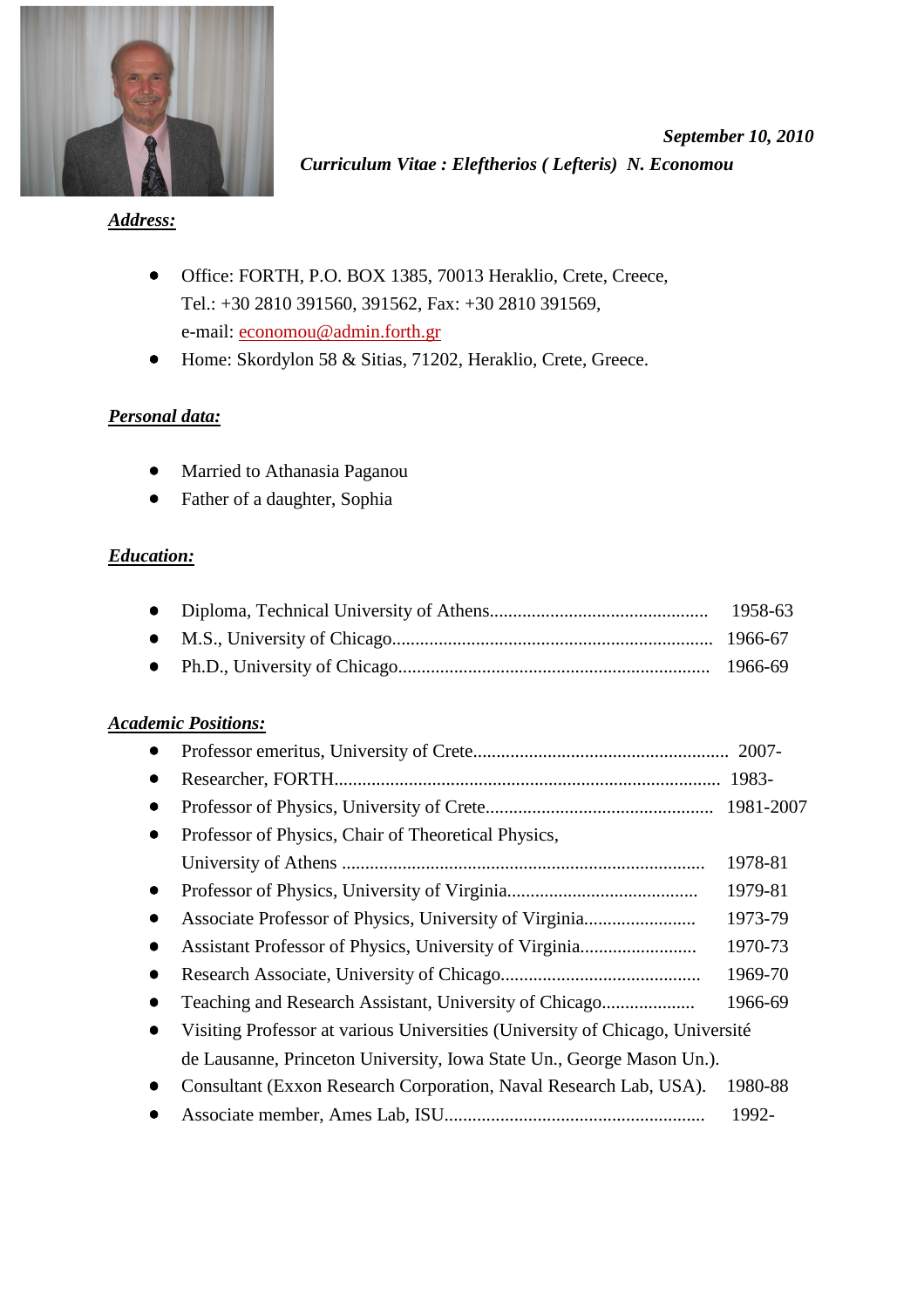## *Academic achievements:*

- **as given by the Web of Science**  • Papers and Conference Proceedings : 253 • Papers without Conference Proceedings : 236  $\bullet$  h – index : 49 • Citations to papers and Proceedings : 7442 • Citations to my books, etc  $: >1645$ Total citations  $: >9087$ • **in further details** • Papers in refereed journals : 220 • Chapters in books (invited) : 16
	- Conference proceedings : 32 • Abstract in the Bulletin of APS : 16
	- Books:
		- *1. E.N. Economou : The Physics of solids: Essentials and beyond", Springer –Verlag, 2010*
		- *2. E.N. Economou : "Green's functions in Quantum Physics", Springer-Veriag, 1979. Second edition 1983*, *Third edition 2006.*
	- In addition he has published another six books in greek
		- *3. E.N. Economou et al : Contemporary Physics Vols 1,2 Crete University Press, 1989, 1991, 4th ed., 2000 (in greek), 5th ed. (2004).*
		- *4. E.N. Economou : "Symbiosis without future", Crete University Press, 1985, 2nd ed. 1987 (in greek).*
		- *5. E.N. Economou : "Statistical Physics and Thermodynamics", Crete University Press, 1994, 2nd ed., 2001 (in greek).*
		- *6. E.N. Economou : "Solid State Physics Vol.I: Metals, Semiconductors, Insulators" Crete University Press, 1997 (in greek).*
		- *7. E.N. Economou : "Solids I & II" Vols 1,2, Hellenic Open University, 2006 (in greek).*
		- *8. E.N. Economou: "Solid State Physics. Vol.II: Order, Disorder, Correlations" Crete University Press, 2003 (in Greek)*

as well as several articles in books, encyclopedias, etc in greek

## *Other activities. Awards:*

- He has supervised ten PhD theses at the Universities of Virginia, Athens, and Crete.
- He has co-supervised another six PhD theses.
- He has been elected Fellow of the American Physical Society (1994).
- He received honorary doctorate degrees from Ecole Polytechnique de Grenoble (1994) and the University of Ioannina (2004)
- He was a member of the team which received the Descartes Prize (the highest E.U. award for cooperative research)
- He has given numerous courses in various summer schools.
- He has given over 210 seminars and lectures at various Universities, Research Centers and Conferences throughout the world.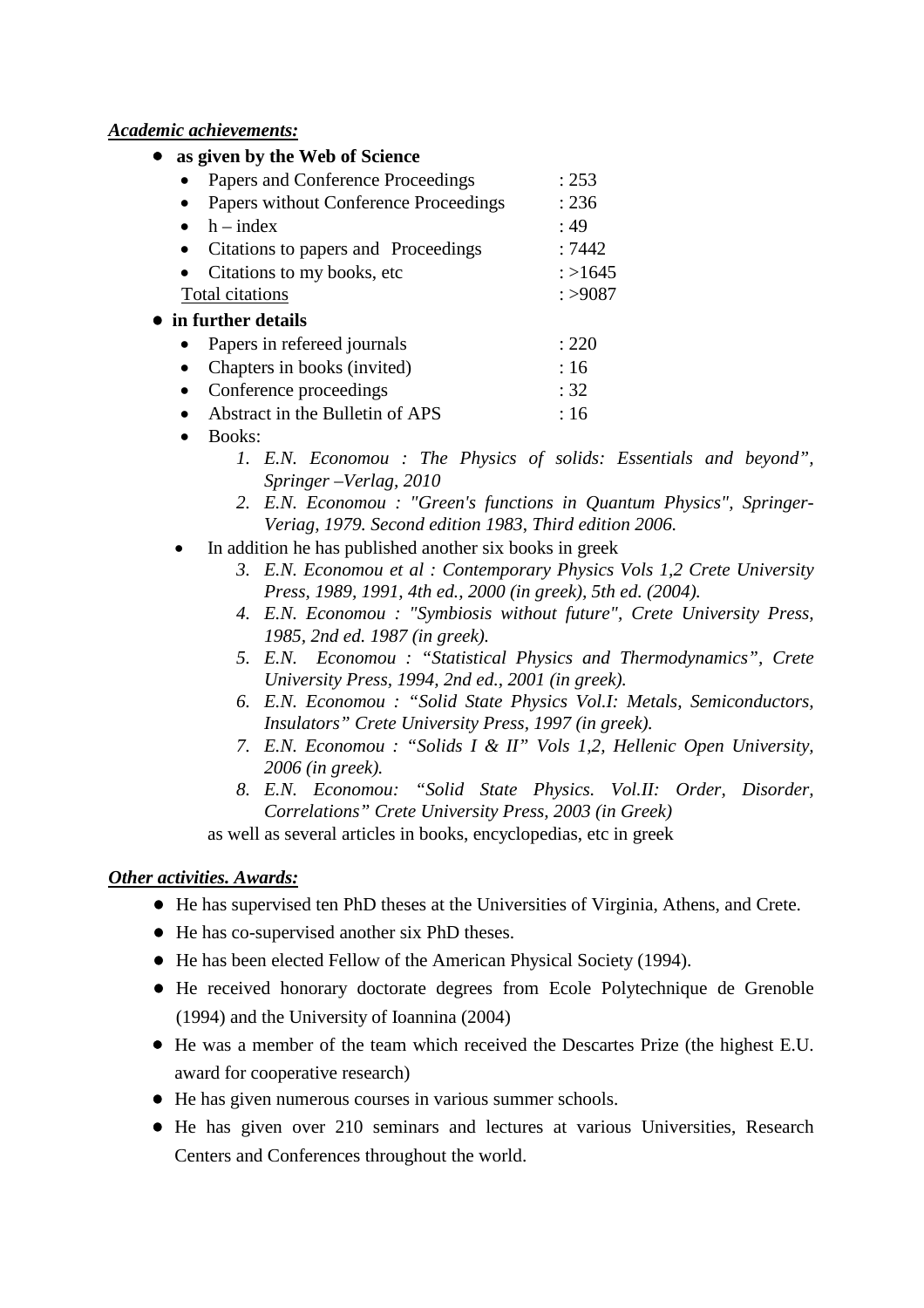- He has given about 55 "invited talks" in various International conferences.
- He has written several articles for scientific encyclopedia.
- He has obtained several grants to support his research from NSF(USA), Ministry of Research and Technology (Creece), NATO and from the Commission of the European Communities (ESPRIT, SCIENCE, HUMAN CAPITAL MOBILITY, TMR programmes, IST, Integrated Projects).
- He coauthored (with C. M. Soukoulis) the Chapter on Solid State Physics in AIP Physics Desk Reference ed. by E. R. Cohen, D. R. Lide and G. L. Trigg, Springer, New York, 2003, and the article on Disorder and Localization Theory in the Encyclopedia of Condensed Matter Physics, Elsevier (2005).
- He has been a member or a chairman of various International Scientific or Advisor Committees responsible for various International Conferences.
- He is a referee for many scientific journals.
- He served as scientific consultant in the greek edition of Scientific American.
- He was coordinator for the Integrated Program of the E.U. entitled "Molecular Imaging". (2004 – 2008)
- His research work is dealing with subjects related to the electronic or classical wave motion in amorphous and periodic solids with emphasis on transport properties in semiconductors, on classical wave propagation, and on negative index materials.

## *Administrative Positions:*

| • Director General and Chairman of the Governing Board of the Foundation for |           |  |
|------------------------------------------------------------------------------|-----------|--|
| <b>Research and Technology-Hellas</b>                                        |           |  |
|                                                                              | 1983-2004 |  |
| • Vice Chairman, National Advisory Research Council, Greece                  | 1988-91   |  |
| • Chairman, Committee for Physical Sciences and Engineering,                 |           |  |
|                                                                              | 1988-91   |  |
| • General Secretary for Research & Technology, Greece                        | 1987-88   |  |
|                                                                              | 1981-86   |  |
|                                                                              | 1982-86   |  |
|                                                                              | 1981-82   |  |
|                                                                              | 1981-82   |  |
|                                                                              | 1990-92   |  |
|                                                                              | 1988-90   |  |